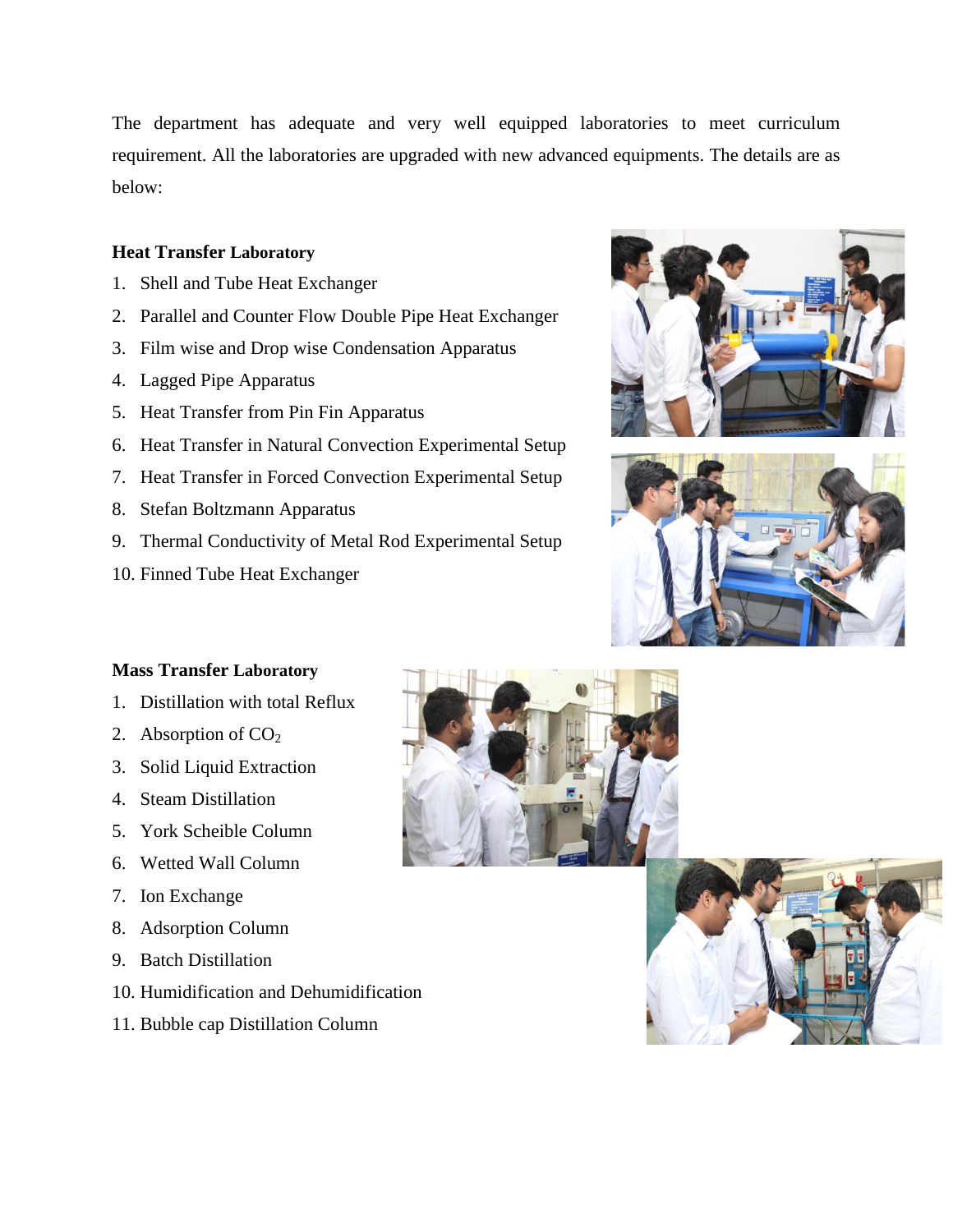#### **Chemical Reaction Engineering**

- 1. Continuous Stirred Tank Reactor (CSTR)
- 2. Plug Flow Reactor (PFR).
- 3. Three CSTR in Series
- 4. Packed Bed Reactors (PBRs)
- 5. CSTR-PFR in Series
- 6. Autoclave
- 7. Industrial Microwave (for synthesis)
- 8. Residence time distribution in PBR
- 9. Flocculator

#### **Process Dynamics & Instrumentation Control**

- 1. Pressure Control Trainer
- 2. Ratio and Cascade Control System Trainer
- 3. Temperature Controller
- 4. Bimetallic Thermometer
- 5. On-Off Controller
- 6. U-Tube Manometer
- 7. Thermocouple

# **Mechanical Operation Laboratory**

- 1. Fluidized Bed
- 2. Cyclone Separator
- 3. Jaw Crusher
- 4. Ball Mill
- 5. Plate and Frame Filter Press.
- 6. Stokes Law Apparatus
- 7. Sieve Shaker
- 8. Redwood Viscometer